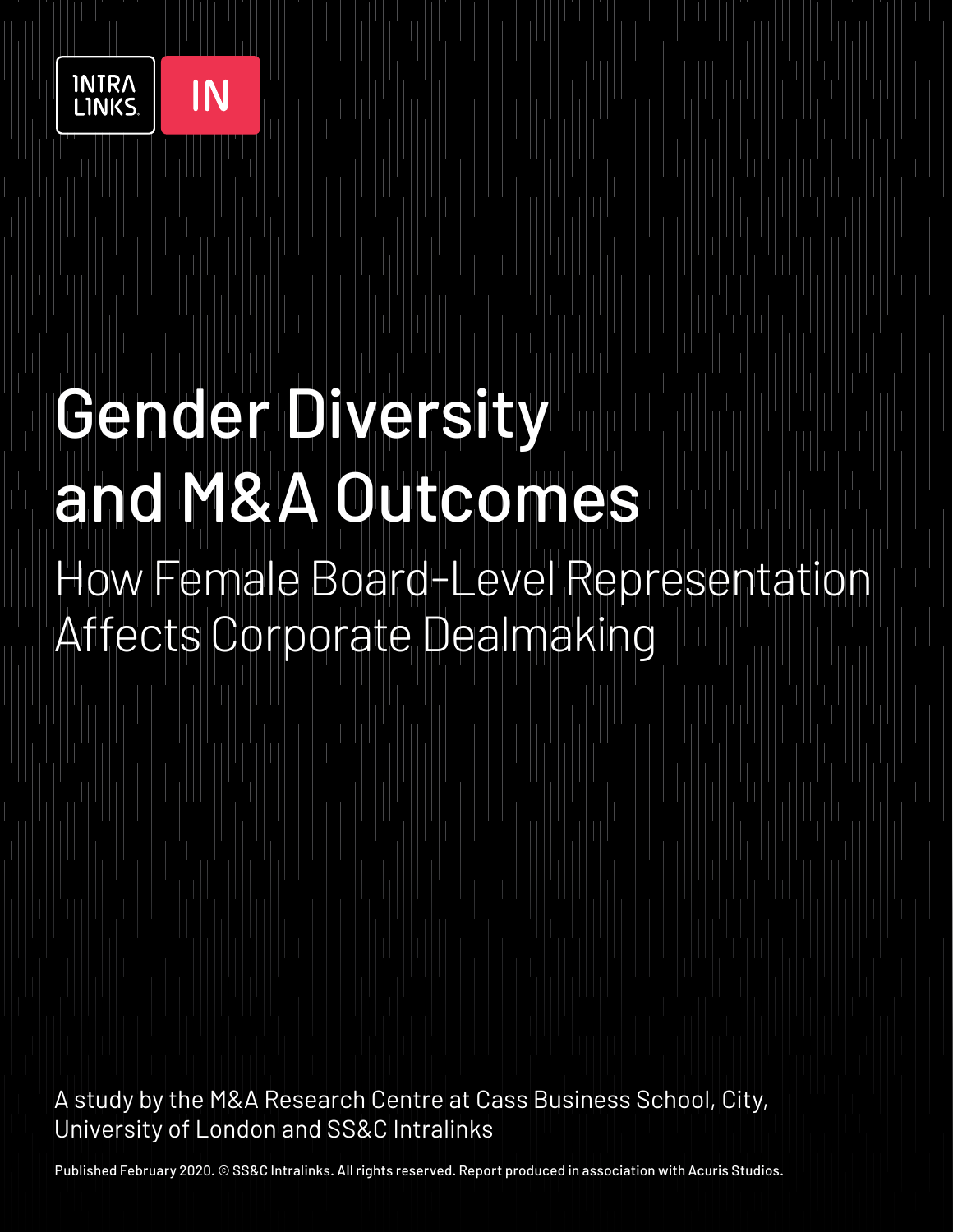### Executive summary

Issues relating to gender diversity in company senior leadership positions are attracting increasing attention from multiple stakeholders, including governments, regulators, investors and industry bodies. These issues include the percentage share of women on company boards and in senior leadership roles, the gender imbalance between the number of male vs. female CEOs and gender inequalities relating to remuneration.

This report discusses the findings of recently completed research into whether gender diversity at CEO- and board-level of corporate acquirers affects the types of deals undertaken and key measures of M&A success such as share price performance, growth, profitability, return on capital and shareholder value.

The study analyzed a very large sample of acquisitions undertaken by publicly listed acquirers from 1999 to 2018. We also interviewed 40 members of public company boards.

**Key finding 1:** The short-term, post-announcement investor reaction (acquirer share price performance) to acquisitions by female CEOs is more negative than to acquisitions by male CEOs.

**Key finding 2:** The longer-term, post-acquisition market performance (acquirer total shareholder return) of acquirers with female CEOs is worse than acquirers with male CEOs.

**Key finding 3:** The short-term, post-announcement investor reaction to acquisitions by firms where the percentage of female board members is 30 percent or higher is more positive than for firms with all-male boards or boards with a low percentage of female members.

**Key finding 4:** The longer-term, post-acquisition market performance of acquirers with at least 30 percent female board members is better than acquirers with all-male boards or boards with a low percentage of female members.

**Key finding 5:** When looking at most internal measures of acquirer post-transaction performance, such as sales growth, profitability and return on assets or equity, acquirers with female CEOs perform better than acquirers with male CEOs, and acquirers with at least 30 percent female board members perform better than acquirers with all-male boards or boards with a low percentage of female members.

Taken together, key findings one to five suggest that while acquisitions by female CEOs and more gender-balanced boards lead to higher company performance (i.e., these acquirers appear to engage in better acquisitions than male CEOs and all-male boards), this performance is not always recognised by the market as acquirers with female CEOs underperform acquirers with male CEOs on both short-term and long-term shareholder value measures. These findings suggest a possible public market investor bias against dealmaking activity by female CEOs.

**Key finding 6:** The characteristics of deals undertaken by acquirers with female CEOs show statistically significant differences compared to male CEOs. Female CEOs also appear to be more riskaverse in their dealmaking. These differences may be drivers of the performance variations identified in key findings one to five.

We hope that this study will draw attention to the benefits to strategic corporate decision-making of greater gender diversity in the boardroom and help to reduce some of the biases around perceptions of female-led dealmaking.

| At a glance: key findings           | Part 1: market perceptions                             | Conclusions                                                                          |
|-------------------------------------|--------------------------------------------------------|--------------------------------------------------------------------------------------|
| Page 3 $\rightarrow$                | Page 5 $\rightarrow$                                   | Page 13 $\rightarrow$                                                                |
| Methodology<br>Page 4 $\rightarrow$ | Part 2: perception vs. reality<br>Page 7 $\rightarrow$ | About SS&C Intralinks,<br><b>Cass Business School &amp;</b><br><b>Acuris Studios</b> |
|                                     |                                                        | Page 14 $\rightarrow$                                                                |
| Introduction                        | Supplement: gender balance<br>- a boon for the board   |                                                                                      |
| Page 4 $\rightarrow$                |                                                        |                                                                                      |
|                                     | Page 12 $\rightarrow$                                  |                                                                                      |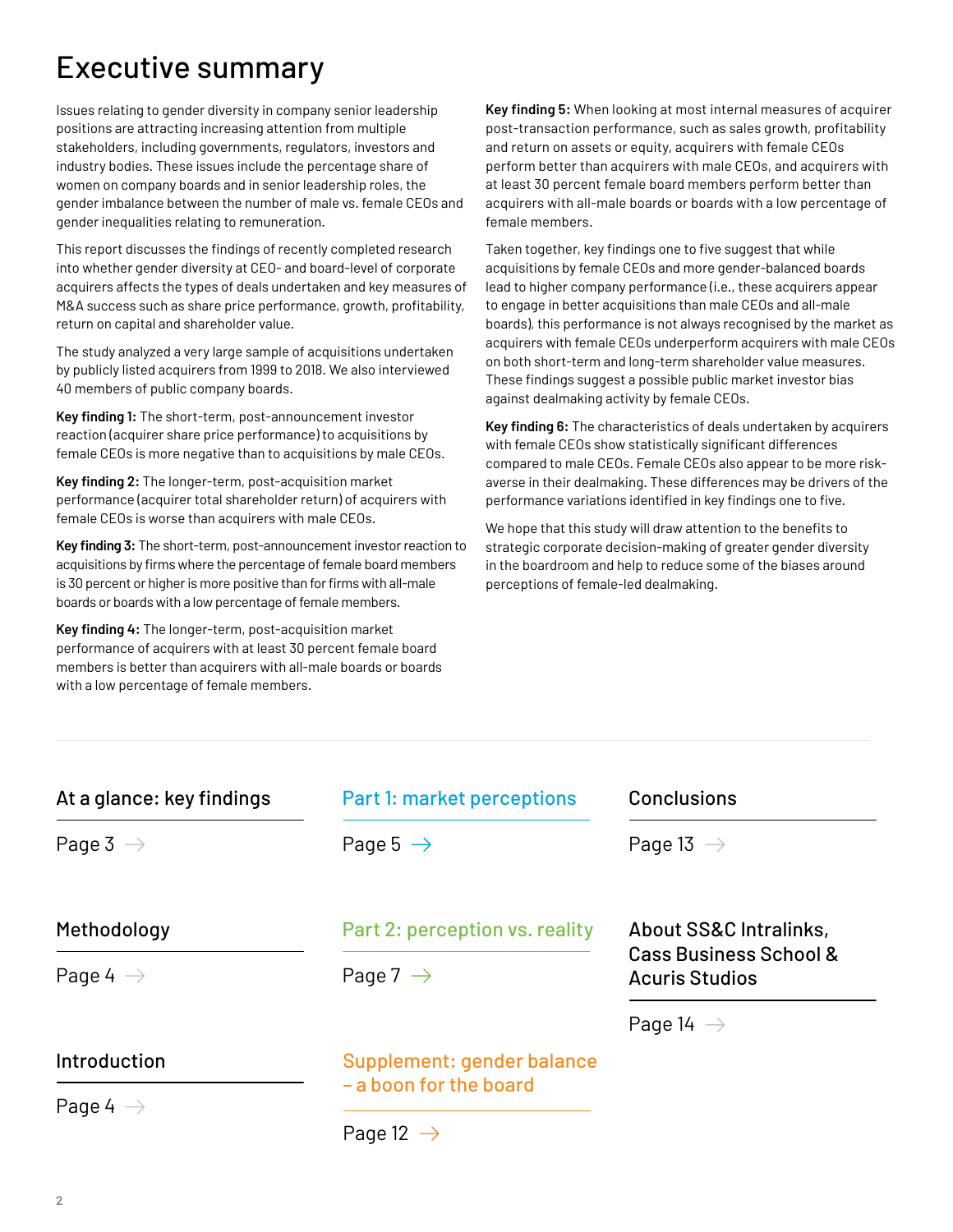### <span id="page-2-0"></span>At a glance: key findings

Our research investigated how gender diversity at both CEO- and boardlevel affected M&A outcomes. It focused on a number of different aspects of the pre- and post-deal process, including the types of transactions undertaken and key measures of M&A success such as share price performance, growth, profitability, return on capital and shareholder value.



**3**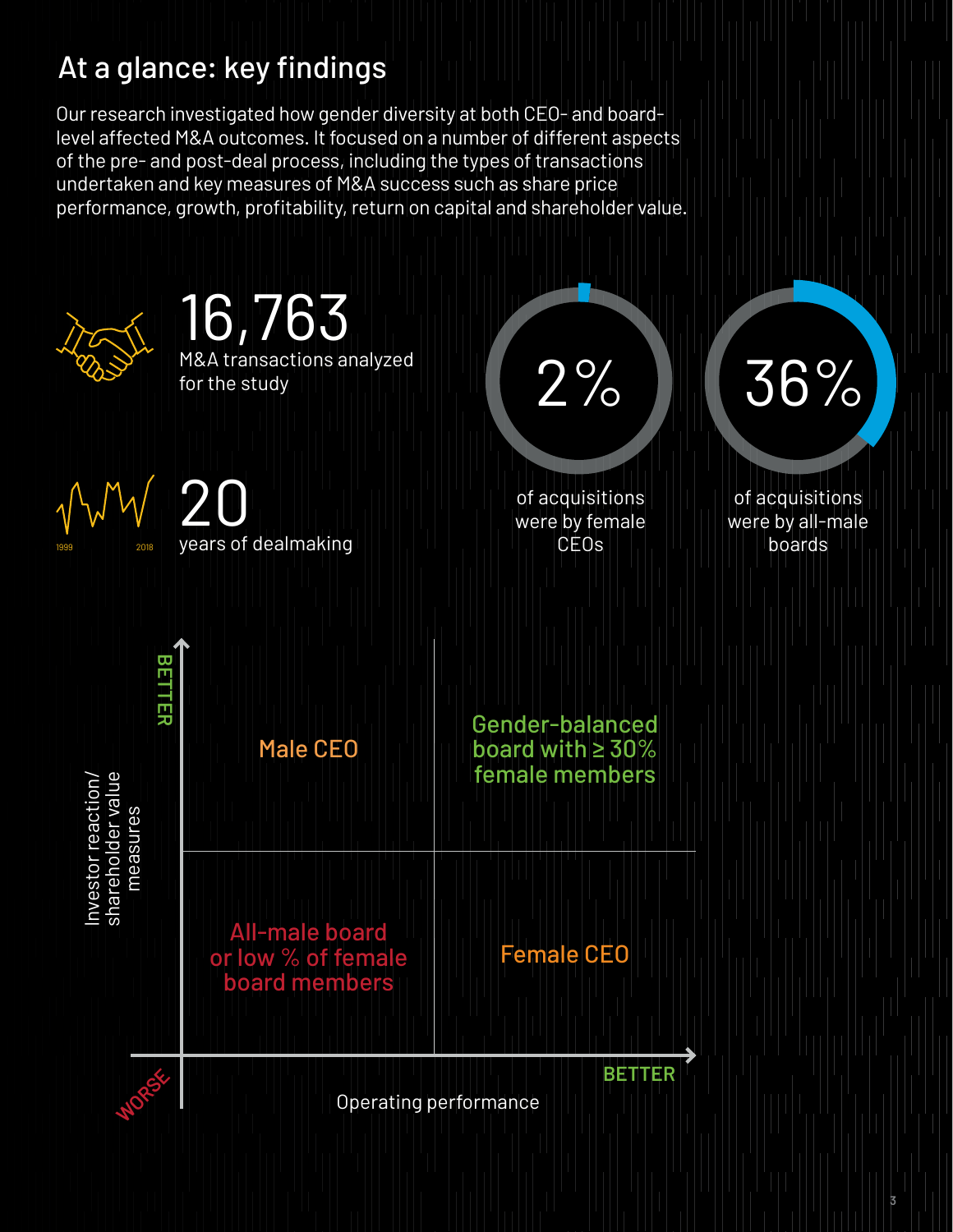### <span id="page-3-0"></span>Methodology

The study sample comprised M&A transactions that were announced during the period 01.01.1999 to 31.12.2018, which met the following main criteria:

- The acquirer was publicly listed.
- The transaction involved a change of control of the target, where the acquirer owned less than 50 percent of the target prior to announcement and more than 50 percent of the target after completion.
- The value of the transaction was at least USD 50 million *or* the sales of the acquirer in the financial year prior to announcement were at least USD 50 million *or* the sales of the target in the financial year prior to announcement were at least USD 50 million.
- Information about the gender of the acquirer's CEO and the gender composition of the acquirer's board was available.

The final sample comprised 16,763 transactions. Of these, 335 (2 percent) involved an acquirer with a female CEO. 10,737 transactions (64 percent) involved an acquirer with at least one female board member. 6,026 transactions (36 percent) involved an acquirer with an all-male board.

Transaction data was obtained from Refinitiv/Thomson ONE. Share price data were obtained from Datastream. CEO and board member information was obtained from BoardEx.

Regression analyses were performed to test for the statistical significance of the findings.

Alongside the quantitative research, interviews with 40 board members of publicly listed firms were conducted by Acuris Studios. These interviewees offer their insights, and provide context to the research findings, within this report. Twenty of these executives have been on the board of a company with a female CEO. All respondents have experience of sitting on at least three different company boards and the average number of boards which respondents have sat on is four. A breakdown of the interviewees is set out below.

|                     | Americas | <b>FMFA</b> | <b>APAC</b> | Total |
|---------------------|----------|-------------|-------------|-------|
| Male board member   |          | 5           | 8           | 20    |
| Female board member |          | 5           | 8           | 20    |
| Total               | 14       | 10          | 16          | 4Π    |

### Introduction

The low representation of women in company senior leadership positions, on company boards and at CEO level, is the subject of increasing scrutiny. Governments, regulators, investors and industry bodies are leading a variety of initiatives to increase the number of women in such positions. In addition, an expanding body of evidence suggests that gender diversity at the senior level contributes positively to company performance.

For example, the consultancy McKinsey has published several studies that found a statistically significant correlation between a more diverse leadership team and financial outperformance. McKinsey reported that companies in the top quartile for the gender diversity of their executive teams were 21 percent more likely to outperform on profitability and 27 percent more likely to have superior value creation<sup>1</sup>.

In the U.S., California passed legislation in 2018 that requires public companies with principal executive offices in the state to meet minimum female director targets by 2021, including a requirement that boards with six directors or more include at least three females<sup>2</sup>. New Jersey is looking at similar targets, while states such as Massachusetts, Illinois, Pennsylvania and Colorado have passed non-binding resolutions on the issue over recent years<sup>3</sup>.

Over a decade ago, Norway instituted laws requiring public companies to have at least 40 percent female directors, with many western European countries following suit. In Belgium, France and Italy, companies failing to comply can be fined or even prevented from paying existing directors. And in Australia, the ASX Corporate

Governance Council amended its guidelines in 2018 to include a 30 percent quota for women at board level.

Meanwhile in the U.K., an independent, business-led initiative supported by the government, known as the Hampton-Alexander Review, was launched in November 2016 with the aim of increasing the number of women in leadership positions at the 350 largest U.K. listed public companies. It has produced a set of recommendations calling for action from all stakeholders to achieve a minimum target of 33 percent women on FTSE 350 boards and 33 percent women in FTSE 350 leadership teams (defined as the executive committee and direct reports) by 2020. In the latest report on progress toward the board target, the 100 largest companies were at 32.4 percent and the next 250 largest companies were at 29.6 percent<sup>4</sup>.

Several very large institutional investors, including TIAA<sup>5</sup>, State Street Global Advisors and BlackRock, have released notes suggesting they may vote against boards or hold nominating committees accountable if companies do not make progress on board diversity, including gender diversity, within reasonable timeframes.

Against this backdrop, SS&C Intralinks and the M&A Research Centre at the University of London's Cass Business School decided to conduct the first-ever large-scale study to analyze gender diversity in the context of M&A activity by corporate acquirers, an area of significant strategic importance for company growth.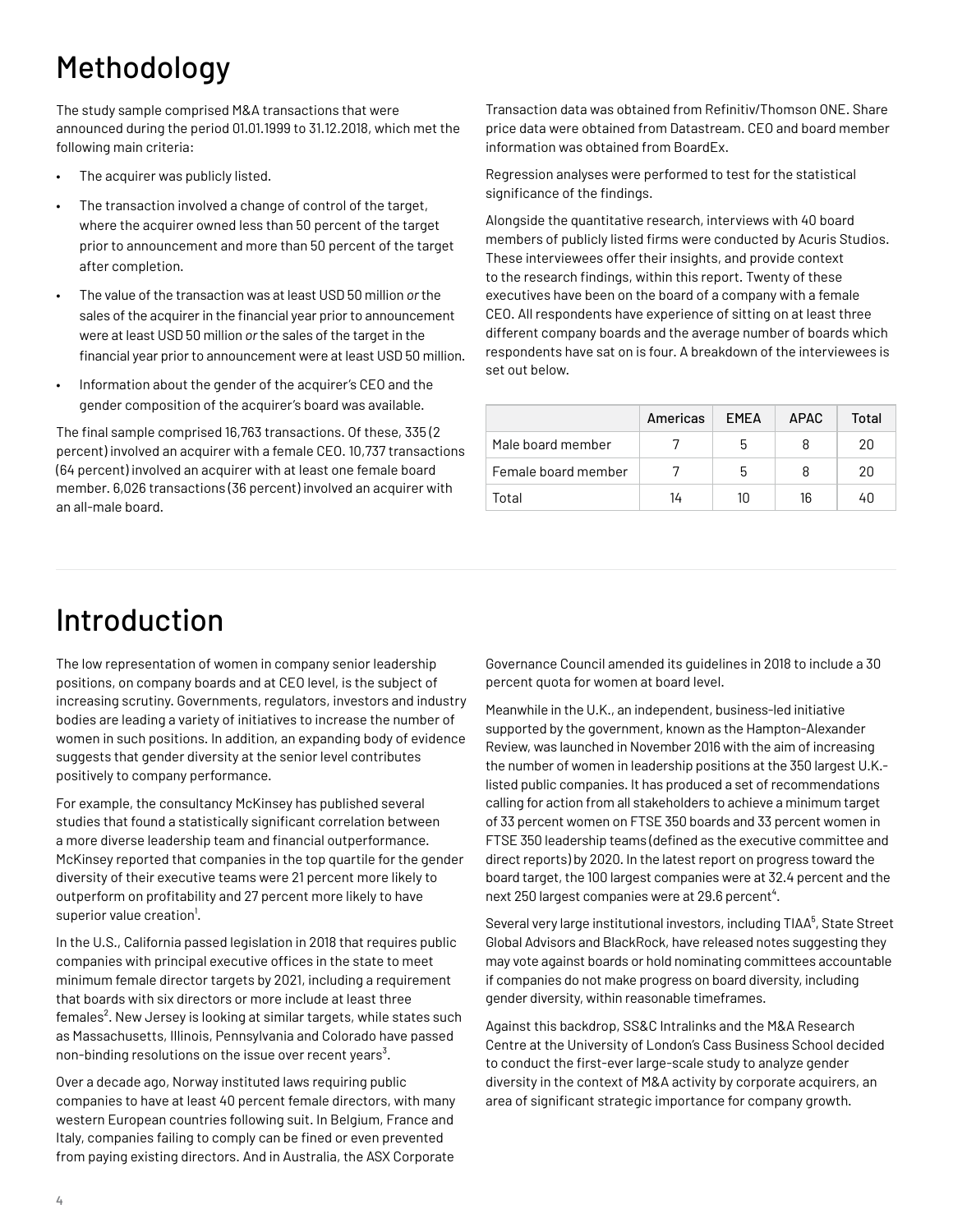### <span id="page-4-0"></span>Part 1: market perceptions

#### Markets are less supportive of acquisitions led by female CEOs – is there an investor bias?

**Key finding 1: The short-term, post-announcement investor reaction (acquirer share price performance) to acquisitions by female CEOs is more negative than to acquisitions by male CEOs.**



**Figure 1:** Market-adjusted acquirer share price returns for female CEOs vs. male CEOs, days around announcement date

Our study found that the share prices of acquirers with female CEOs performed worse than those of acquirers with male CEOs, when measured over 5-, 10- and 40-day windows around the announcement date. The average underperformance, 40 days post-announcement, of acquirers with female CEOs compared to acquirers with male CEOs was around 1.1 percentage points.

#### **Negative reactions**

This finding echoes a number of academic studies that find the market often reacts negatively to the appointment of a female  $CEO<sup>6</sup>$ . It also appears to validate the sentiment among our interviewees that the market reacts differently to major strategic decisions announced by female CEOs than those outlined by male CEOs. Nearly three-quarters (70 percent) said this is the case.

A male board member of an oil and gas company in Norway summed this up. "An announcement by a female CEO is analysed with a more critical eye than it would be with a male CEO," he said.

This was backed by a male board member of a financial services company who said: "The market does react differently, especially if the decision is a major one, the level of scepticism on the particular decision would be higher if the decision came from a female CEO."

This is potentially because there are far fewer female CEOs than male ones and the relative novelty of females in leadership positions may be leading to an investor bias (conscious or unconscious).

*"*

A male CEO's decision would be accepted instantly at times. The market is still learning to base its ideas on the merits of the decision, rather than looking at it in gender-specific terms.<br>- Female board member of a U.

– Female board member of a U.S. media company

"The market does behave differently," said a female board member of a U.S. media company. "A male CEO's decision would be accepted instantly at times. The market is still learning to base its ideas on the merits of the decision, rather than looking at it in gender-specific terms."

A male board member of a financial services company agreed. "There are differences because of the lower number of [female] CEOs that have been appointed in noted companies," he said. "The rarity projects a level of caution to the market and the nature of the decision is explored in greater depth."

Others suggest that cultural factors may be at play, particularly given the global nature of the study – some markets are clearly more advanced than others when it comes to gender equality.

"If we are talking about the immediate reaction after an acquisition, the problem here is trusting the person physically making the announcement, rather than basing decisions on how the strategic decision is likely to impact performance," said a female board member of a manufacturing business in Vietnam. "This is an embedded thought process with many cultures, where a female representative cannot achieve the same amount of respect that a male counterpart would enjoy. We are progressing and advances on many fronts can be seen on a regular basis, but when it comes to establishing gender equality in top management, there is still a long way to go."

Meanwhile, there are those who feel that the media plays a part in negative reactions.

"When a female CEO makes an announcement delivering strategic decisions, there are various events that follow the announcement, such as intense media speculation. Although the media's intention may be to applaud the effort taken by a female CEO, the increased attention could influence investment patterns. Something that is suddenly highlighted would be more likely considered questionable by some," said a female board member from an online retailer.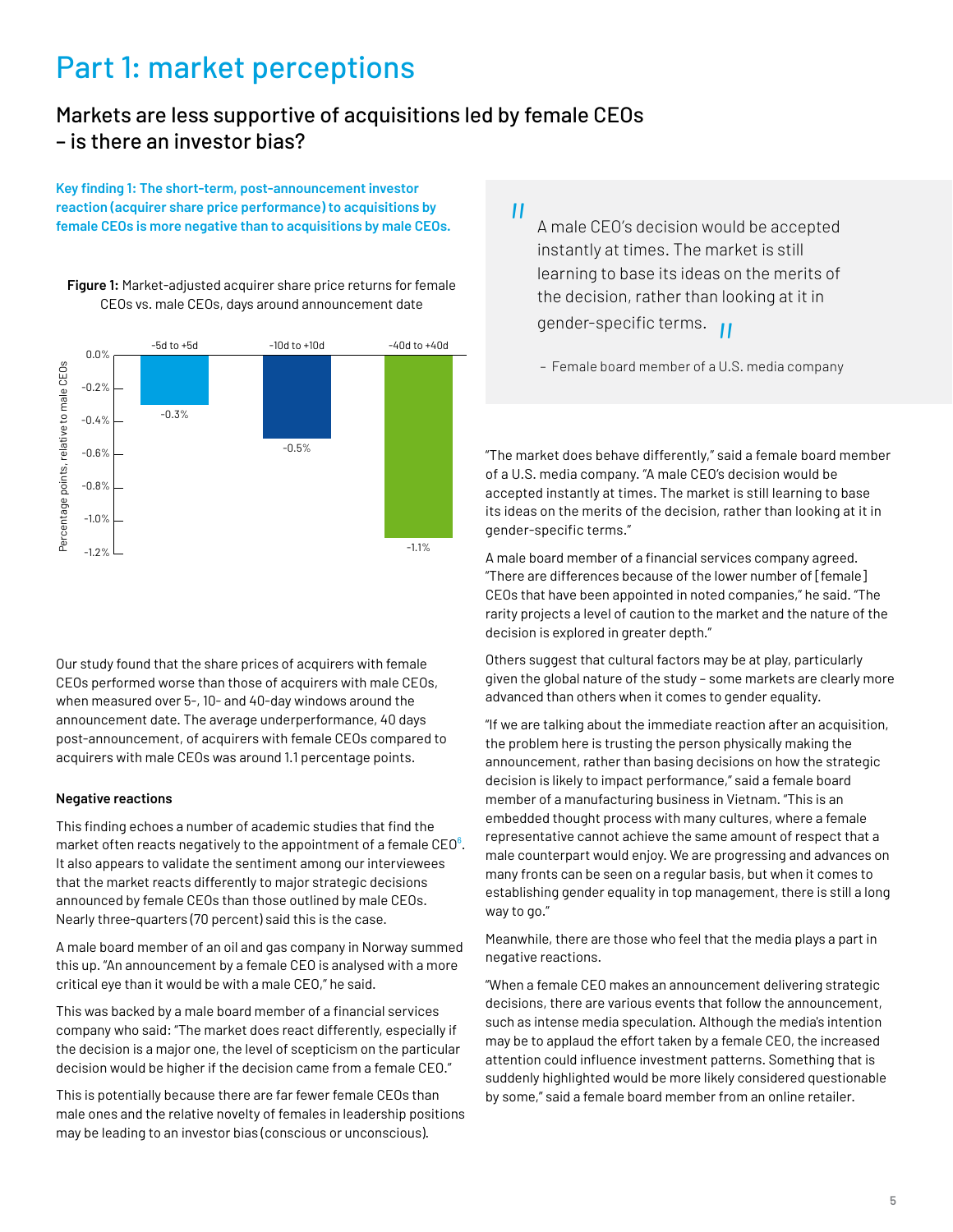#### **Key finding 2: The longer-term, post-acquisition market performance (acquirer total shareholder return) of acquirers with female CEOs is worse than acquirers with male CEOs.**



**Figure 2:** Industry-adjusted acquirer total shareholder returns for female CEOs vs. male CEOs, years after acquisition

It's not just the short-term investor reaction to acquisition announcements by female CEOs that is more negative than for male CEOs. Over the longer term, we find a similar pattern. The total shareholder return (TSR, a metric of shareholder value creation that looks at share price performance plus dividends) of acquirers with female CEOs was significantly worse than acquirers with male CEOs, when adjusted both for the acquirer's local market index and industry peer group. This was the case when measured annually up to three years post-acquisition. Our study found that the industryadjusted average TSR of acquirers with female CEOs, compared to acquirers with male CEOs, was 4.8, 3.4 and 3.7 percentage points lower one, two and three years, respectively, post-acquisition.

Our interviewees highlighted similar reasons for this finding as previously – rarity, scrutiny, cultural and social factors as well as media speculation. However, board members in our survey also explained the negative reaction may be felt more in some sectors than others.

"[A negative reaction] may be present in a few industries where women are not yet considered an integral part and would be questioned for their decision-making skills," said a male board member from a healthcare company. "The competence of women or men is often measured by perceptions."

A healthcare executive in the U.K. agreed: "I would say [the reaction] largely depends on the industry about which we are speaking. Some have remained male dominated and when females are promoted, they stand out more. The likelihood of negative reaction is increased when popular expectations are not met, or females do not fit into the big picture within the industry type as yet. The way in which the markets react to major strategic decisions in healthcare is somewhat different to others, where women have been an integral part for quite some time, and it is not unexpected for female CEOs to present major announcements. Investors are now more interested in discussing the formal metrics and diversity and voicing their opinion in favour of more women in the workplace."

However, they also pointed to a more strategic reason as well – markets often reward risk-taking activity. Indeed, over half of our interviewees (58 percent) agreed that the market tends to "overreward risky M&A strategies."

"Markets tend to reward risky decisions that have potential to pay off," said a male board member of a healthcare company. "We have noted familiar patterns when it comes to market trends and taking risks. All these contribute to how the markets react, which can be anticipated by past experiences."

In fact, our study found that female CEOs are more likely to take a cautious approach to dealmaking (see page 10).

As one female board member from an Indian technology company said: "Female CEOs' application of ideas is more consistent, and they might be averse to excessive risk-taking."

A female board member of an Asian beverage company felt that risk is being rewarded because the market is too focused on the upside. "Risky M&A strategies are rewarded because the market tends to look at the positives and the promise of delivering value," she said. " [CEOs and board members] actively try to determine the best scenario and the optimum level of risk."

One further reason for the negative reaction may just be the market itself, according to a female board member from a U.S. technology company: "That is the nature of the market. It has always seen any major decisions from female leaders with suspicion and has failed to show confidence in female CEOs every time."

**INTRA** 

**LINKS** 

IN

Get more insights:

[intralinks.com/insights](https://www.intralinks.com/insights)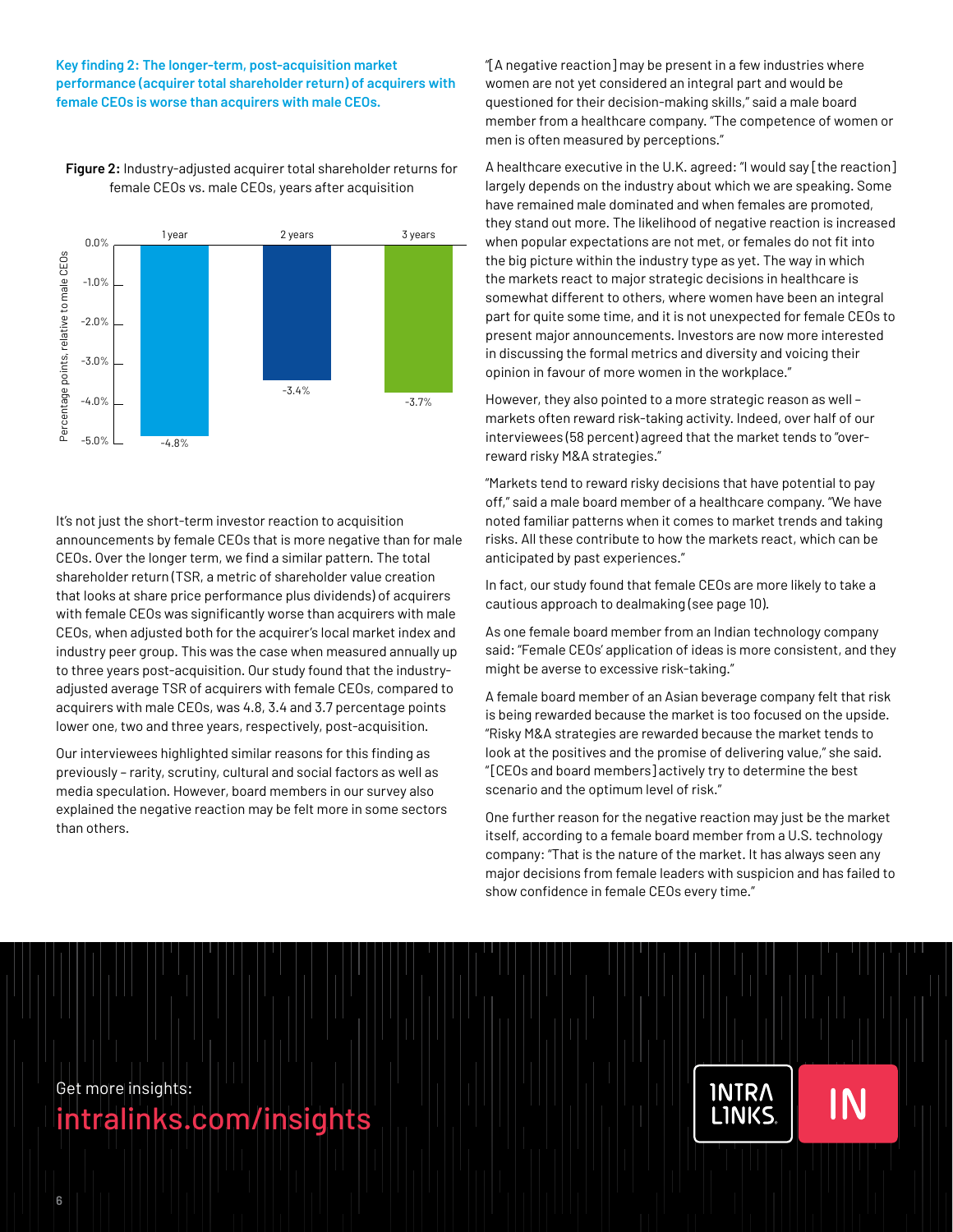### <span id="page-6-0"></span>Part 2: perception vs. reality

The following four findings from our study show that acquisitions by female CEOs and acquirers with more gender-balanced boards lead to higher company performance, possibly as a result of these acquirers engaging in better deals than male CEOs and those with all-male boards.

**Key finding 3: The short-term, post-announcement investor reaction to acquisitions by firms where the percentage of female board members is 30 percent or higher is more positive than for firms with all-male boards or boards with a low percentage of female members.**

**Figure 3:** Market-adjusted acquirer share price returns for 30+ percent female boards vs. all-male or less than 30 percent female boards, days around announcement date



While investors' short-term reaction to acquisitions by female CEOs is more negative than for male-CEO acquirers, the reaction to acquisitions by firms with more gender-balanced boards is more positive than for firms with all-male boards or boards with a low percentage of female members.

Our study found that the share prices of acquirers with boards that have 30 percent or higher female representation perform better than those of acquirers with all-male boards or boards with less than 30 percent women, when measured over 5-, 10- and 40-day windows around the announcement date. The average outperformance, 40 days post-announcement, of acquirers with 30+ percent female boards was around 1 percentage point.

Respondents in our survey agree with investors and state that greater gender balance can only be a good thing. "Looking across various markets, both established and upcoming, there is an increase – albeit gradual – in female appointments to the board or higher leadership positions," said a male board member of a Canadian mining company. "It is a critical time for companies. They must implement policies for better female representation – as most will gain from this."

#### **Female board representation patchy**

Of course, the gender diversity of boards has long been a point of discussion. And while our respondent above notes some progress towards greater equality of female representation, it has been somewhat slow and varied according to region. In Europe, the average percentage of female board members in public companies was 24 percent in 2016, according to recent research by Vigeo Eiris $^7$ , an increase of seven percentage points since 2012, while in North America 19 percent of board seats were held by women in 2016, up from 14 percent in 2012. In Asia-Pacific, just 10 percent of board seats were held by women in 2016, up from 8 percent in 2012.

One possible explanation for this divergence is that countries in Europe, such as Norway, France, Belgium and Italy, have implemented mandatory targets for female representation on boards, with the result that, for example, in Norway, 41 percent of public company board seats were held by women in 2016 and in France, 39 percent. Many other countries have instead adopted non-compulsory guidelines or have no initiatives at all dealing with gender diversity on boards.

 $^{\prime\prime}$ 

It is a critical time for companies. They must implement policies for better female representation – as most will gain from this. *|*<br><sup>Fa</sup>

– Male board member of a Canadian mining company

#### **Investor pressure on the rise**

Our findings may reflect recent moves by some large and wellknown institutional investors to attempt to address gender diversity at board level.

For example, "State Street Global Advisors announced that it voted against the chair or the entire nominating and governance committee at nearly 400 companies that lacked a single female director," noted a recent Harvard Law School report<sup>8</sup>. It added: "In July 2018, the 10-member investor coalition with a combined USD 300 billion in assets under management, known as the Midwest Investors Diversity Initiative, publicly announced efforts to increase racial, ethnic and gender diversity through model checklists and best practices."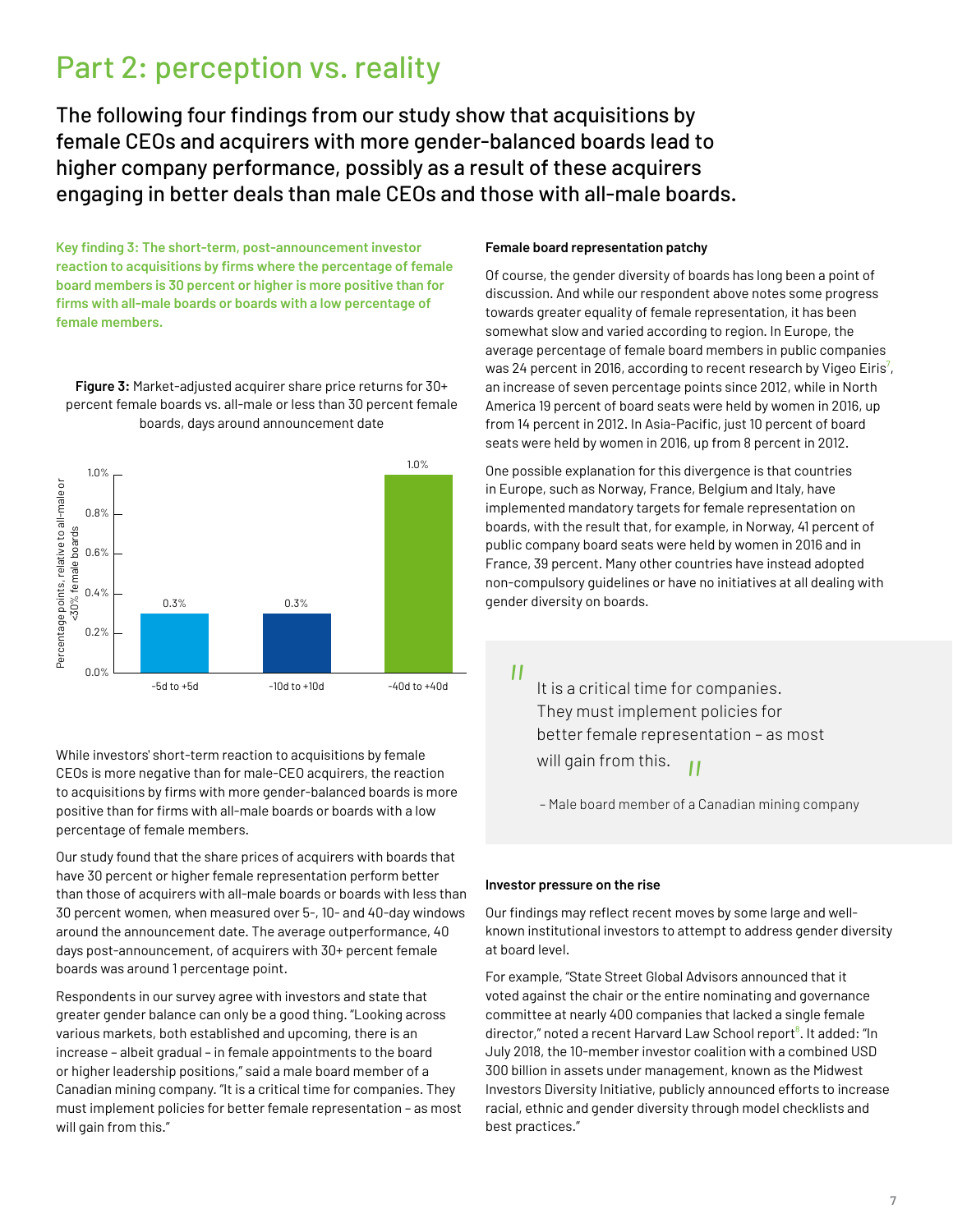This increased scrutiny on the part of investors is raised by some of our interviewees.

"Inclusion of female board members presents a diverse and established front, with modern ethics," said a male board member of a technology company. "Investors are likely to have more faith in such a board than one comprising only men."

"I think we have reached a point in time where diversity matters and people are keenly looking at the number of female participants in the company and industry," added a female board member of a Canadian retail company.

Yet it is at least as likely to reflect – as we'll explore in more depth later in this report – better decision-making by more gender-diverse boards when it comes to M&A transactions.

"A higher percentage of female board members would have a different impression in the market than an all-male board," said a female media company board member based in the U.S. "Yet the direction of thinking would also be different for these two sets. Acquisitions are key decisions – they require accurate business skills to get the deal right. A mix of males and females on the board can provide a competitive edge in decision-making, given their different experience and outlook."

This view is also reflected by a male board member of an Indian chemicals company. "Females have different experiences when it comes to being at the board level of a company," he said. "Sharing these may provide a different insight when determining the course of action during an important decision, such as an acquisition."

**Key finding 4: The longer-term, post-acquisition market performance of acquirers with at least 30 percent female board members is better than acquirers with all-male boards or boards with a low percentage of female members.**

**Figure 4:** Market-adjusted acquirer total shareholder returns for 30+ percent female boards vs. all-male or less than 30 percent female boards, years after acquisition



 $^{\prime}$ 

Inclusion of female board members presents a diverse and established front, with modern ethics. Investors are likely to have more faith in such a board than one comprising only men.<br>- Male board member of a ter

– Male board member of a technology company

Our study found that the superior market performance of more gender-balanced boards that engage in acquisitions also persists over the longer term.

The market-adjusted average TSR of acquirers with 30 percent or higher female boards was 1.8, 0.4 and 0.8 percentage points higher one, two and three years, respectively, post-acquisition, than firms with allmale boards or boards with a low percentage of female members.

#### **Better decisions?**

Again, this may have some link to the more positive perception among increasing numbers of investors of more gender-balanced boards. Yet it's worth noting that this study incorporates data going back as far as 1999 – well before gender diversity had risen up the agenda at investor level. As a number of our interviewees note, this outperformance is more likely explained by better decisionmaking at board level in companies where diversity of thought is encouraged and fostered.

A female board member of a facilities company in Italy was representative of this view. "All-male boards can reach good decisions, but more gender-balanced boards will contain a wider range of ideas and a greater diversity of experience," she said. "This is one of the reasons for better longer-term shareholder returns for acquirers with higher female representation."

A male mining company board member in Canada went further still. "Gender diversity on the board is essential from a societal point of view," he said. "But for companies, it also provides major benefits, including a longer-term perspective during planning or advanced decision-making phases. Gender balance gives boards a variety of expertise, which may not be the case with all-male boards."

Another respondent also noted that those women who have been able to reach board level are more likely to be uncompromising in their pursuit of sound decision-making, given that it may well have been more difficult for them to secure their positions in the company. "Female board members have the ability to provide a deeper perspective on some issues which may be ignored by male board members," added a female board member of a Vietnamese manufacturing company. "The fact that it has historically been harder for women to climb the corporate ladder is likely to mean they stand by their solutions without compromising. This is reflected in the longer-term shareholder return performance."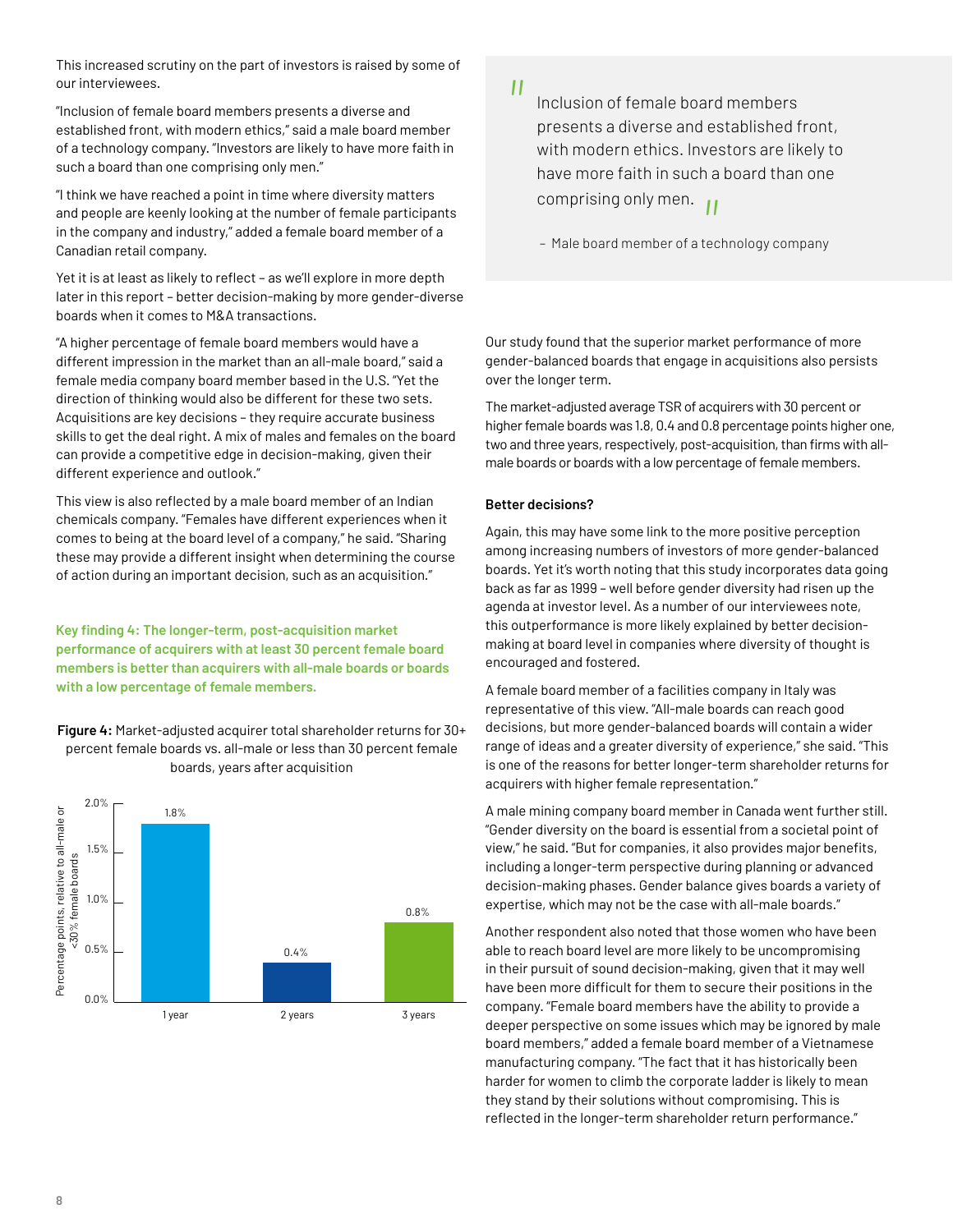**Key finding 5: When looking at most internal measures of acquirer post-transaction performance, such as sales growth, profitability and return on assets or equity, acquirers with female CEOs perform better than acquirers with male CEOs, and acquirers with at least 30 percent female board members perform better than acquirers with all-male boards or boards with a low percentage of female board members.**

Our study found unambiguous evidence that acquirers with genderbalanced boards performed better post-acquisition on internal measures of operating performance than all-male boards or boards with a low percentage of female members. This finding holds true across key indicators such as sales growth, profitability and return on equity, as well as being consistent over time.

#### **Creating value**

Overall, the results suggest that companies with at least one female board member, including those led by a female CEO, are better managed post-acquisition and should therefore create more value for shareholders.

Existing evidence on the effect of greater female board-level representation is, however, somewhat mixed. While some studies, like ours, have shown a link between strong company performance and more gender-balanced boards<sup>9 10</sup>, others have not<sup>11 12</sup>. Nevertheless, there is a strong argument for diversity of all kinds on boards and, in a world where women make up 48 percent of the labor force<sup>13</sup> and 50 percent of the population<sup>14</sup>, companies with low or no female board representation risk missing out on talent and are potentially more prone to "group-think" on key strategic decisions, including M&A.

The 2020 Women on Boards campaign, for example, says: "Good corporate decision-making requires the ability to hear and consider different points of view, which comes from people who have different backgrounds, experiences, and perspectives. Companies that have women directors and executive officers lead by example. They send a clear message that they value diversity of thought and experience<sup>15</sup>."

It's a view increasingly shared by some of the world's largest and most influential investors. The USD 1 trillion U.S. public pension plan TIAA, for example, is pushing for increased gender parity on boards through engagement with companies on the basis that this helps them "identify talented people who can work to eliminate their blind spots," according to the plan's CEO Roger Ferguson $\frac{16}{16}$ . He added: "A good board of directors should know where it has blind spots. Companies lacking the right mix of talent, experience and perspectives may miss opportunities, ignore threats and fail to hold management accountable … too few boardroom doors are open to women."

The theme of diversity of thought on the board is picked up by many of our interviewees, many of whom also cited the determination necessary for a female to reach a senior leadership role. "Diversity can give a company better leverage against the competition," said a female board member of an advisory company in India. "Diversity brings a more complete view to decision-making, adding new insights to the way targets and performance can be achieved – without this, it's too easy to take certain aspects for granted."

A female board member of a U.S. media company added: "Female CEOs have had to break social barriers to get where they are. They have to continually prove their worth among peers

**Figure 5:** Acquirer sales growth for female CEOs vs. male CEOs, years after acquisition



**Figure 6:** Acquirer change in EBITDA/sales margin for 30+ percent female boards vs. all-male or less than 30 percent female boards, years after acquisition



#### **Figure 7:** Acquirer change in return on equity for 30+ percent female boards vs. all-male or less than 30 percent female boards, years after acquisition

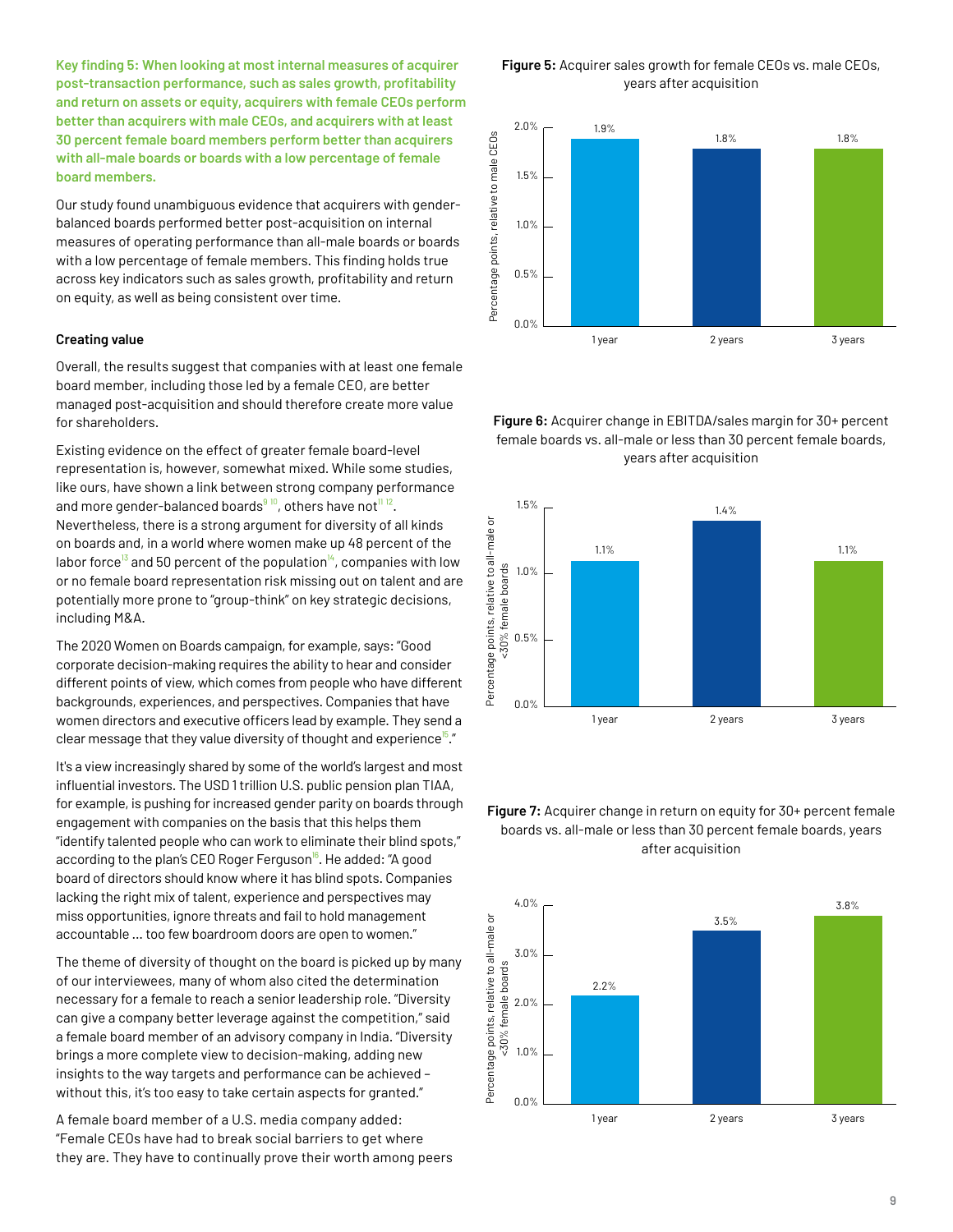and competitors. A female CEO may or may not be better at negotiation, but she will most likely work harder at following up to make sure that schedules are met, communication remains open and in planning for undesirable outcomes."

This view of female determination in the workplace was backed by a male board member of a Thai energy company: "Female members have had to work harder to prove themselves in the workplace and especially in higher-ranking positions. All things considered, the best performing acquirers have evolved with this knowledge and understood the importance of female participants."

Other respondents pointed to the fact that female executives tend to put more emphasis on long-term goals. A male board member from a U.K. healthcare company said: "Arguably, female board members are more perceptive when it comes to evaluating the longer-term statistics and whittling down the possibilities, even in difficult situations. Having female board members is an effective way to exercise consistent performance levels."

A female executive from a French real estate company agreed with this point of view: "The longer-term shareholder return performance of such acquirers could be explained by the fact that females are more enlightened when it comes to thinking ahead, making judgement calls in terms of risks and determining targets and, all in all, being restrictive and innovative at the same time. The other reasons could be the efficiency and flexibility in working conditions when female board members are part of the acquisition."

Meanwhile, a male board member from a Singaporean consumer company added that, in an age of disruption, all-male boards just seem old-fashioned. "All-male boards are considered more traditional in their approach and, in the era that we are in, innovation in thought and action is given due credence," he said. "Technological influences and faster growth periods are happening, more than before, and it has become vital for companies to change their old core business systems and implement newer structures that would be organizationally fit for today."

 $^{\prime\prime}$ 

"Female CEOs have had to break social barriers to get where they are. They have to continually prove their worth among peers and competitors. A female CEO may or may not be better at negotiation, but she will most likely work harder at following up to make sure that schedules are met, communication remains open and planning for undesirable outcomes. *"*

**Key finding 6: The characteristics of deals undertaken by acquirers with female CEOs show statistically significant differences compared to male CEOs. Female CEOs also appear to be more risk-averse in their dealmaking. These differences may be drivers of the performance variations identified in key findings one to five.**

#### **Different types of deals drive different outcomes**

Our study found that the types of acquisitions that female CEOs engage in have different characteristics from those pursued by male CEOs and that this is true across a variety of measures. The targets of acquirers with female CEOs, according to our research, have higher sales growth, higher profitability, higher leverage, higher liquidity (a measure that indicates lower financial stress) and higher valuations, as measured by market to book value of equity (which suggests greater growth opportunities), than acquirers with male CEOs.

Taken together, these measures appear to suggest that the targets chosen by female CEOs tend to be higher quality businesses than those that male CEOs opt for. This is indicative of lower risk, a finding supported by further analysis. When the size and location of targets are examined according to CEO gender, we find further evidence of a more cautious stance by female CEOs than their male counterparts. Relative to the size of the acquirer, female CEOs engage in M&A with smaller targets than male CEOs and undertake fewer cross-border transactions. In addition, female CEOs appear more likely to prefer to act supported by expert counsel than male CEOs: they are more likely to engage a financial adviser and more frequently employ multiple advisers on the deals they pursue.

These results also hold true when the larger sample of acquirers with at least one female board member is compared with all-male boards, suggesting that female presence on boards may act as a brake on excessive risk-taking behavior by management.

#### **Lower risk targets?**

These findings are also reflected in our qualitative survey, where many respondents noted a more cautious approach in companies led by women. A South African male board member of a clothing company, for example, said: "Some of the key characteristics of decisions taken by male and female CEOs will be similar and some, such as risk assessments, tend to be different. M&A decisions are often worked through in a more controlled atmosphere when a female CEO is in charge of the situation. A male CEO can be more open to risky considerations, while of course taking the complete picture into account."

"Male and female leaders will on the whole approach situations in similar ways, yet there are some differences when it comes to strategic decisions," added a female board member of an Australian healthcare company. "The events linked with such major decisions are approached with more caution by female CEOs, which I see as a good sign for the company. Often, they work using deep insight, which, added to expertise and experience, lead many to have a leadership style that is unique."

A Canadian male board member also said that the difficulty many women face in reaching senior leadership in a company is likely to lead to a more methodical and differentiated approach to M&A.

 <sup>–</sup> Female board member of a U.S. media company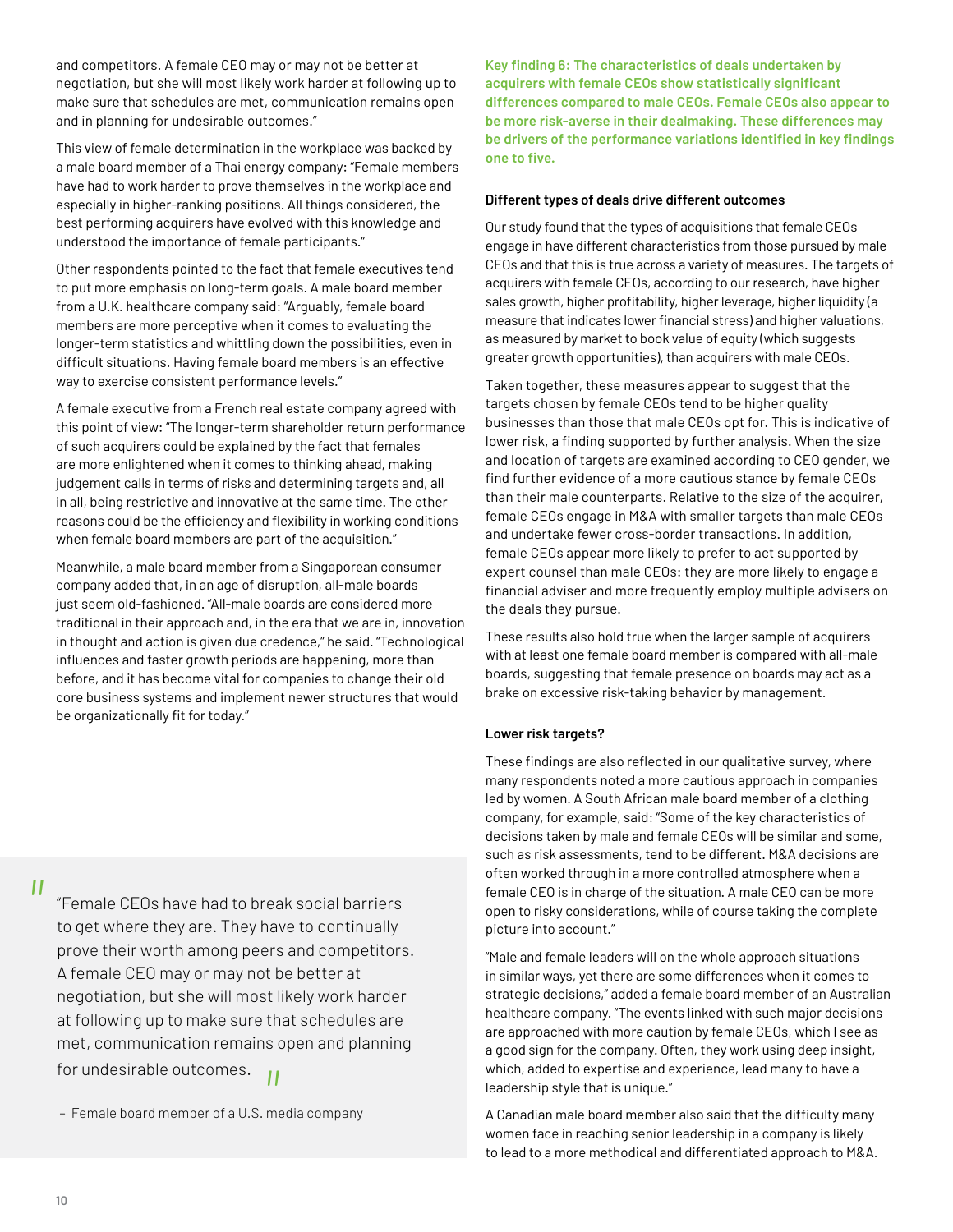"Women may be no more tactical than men," he said, "they just tend to be a little more resourceful, can judge a situation better and assess the level of risk to be taken with better precision. It will have been a struggle for them to climb up the ladder and for the few who have managed it successfully, it is better that they approach decisions differently to enable them to stand out from the rest."

#### **Predictors of M&A success**

The most striking aspect of our findings is that the characteristics of acquisitions pursued by female CEOs match closely those we have identified in previous studies as being predictors of M&A success.

Across three previous studies published by Intralinks – *[Masters of](https://www.intralinks.com/resources/publications/cass-research-report-masters-deal-part-1)  [the Deal](https://www.intralinks.com/resources/publications/cass-research-report-masters-deal-part-1)*, *[Attractive M&A Targets](https://www.intralinks.com/resources/publications/attractive-targets-part-1)* and *[Abandoned Acquisitions](https://www.intralinks.com/resources/publications/2017-abandoned-acquisitions-report)* – we have consistently found that M&A success is far more likely when targets have higher sales growth, profitability, leverage, liquidity and valuations. Additionally, avoiding risk by concentrating on domestic deals and targets which are smaller in size relative to the acquirer have also been shown to be predictors of deal success. Engaging multiple advisers in transactions has been shown to increase the probability of deal completion.

The characteristics of targets and deals pursued by acquirers with female CEOs and those with more gender-balanced boards therefore appear to be consistent with our earlier findings around the superior market performance of these acquirers and of their outperformance on internal operating measures.

One conclusion from this could be that gender-balanced boards are making better acquisition decisions.

#### **Investor bias exists**

Our findings show that, while the market values the decisions and performance of boards with higher levels of female representation, it is undervaluing acquirers led by female CEOs despite their stronger company performance after the deal.

For all the statements made by influential investors that gender balance on boards is not only positive but essential, our study implies that female CEOs have a harder time than their male counterparts convincing the market that their M&A strategies are the right direction for the company and that their outcomes are leading to strong company performance.

Taken together, our findings on initial market reaction to announcements and total shareholder return for companies led by female CEOs point strongly to investor bias.

Get more insights:

### [intralinks.com/insights](https://www.intralinks.com/insights)

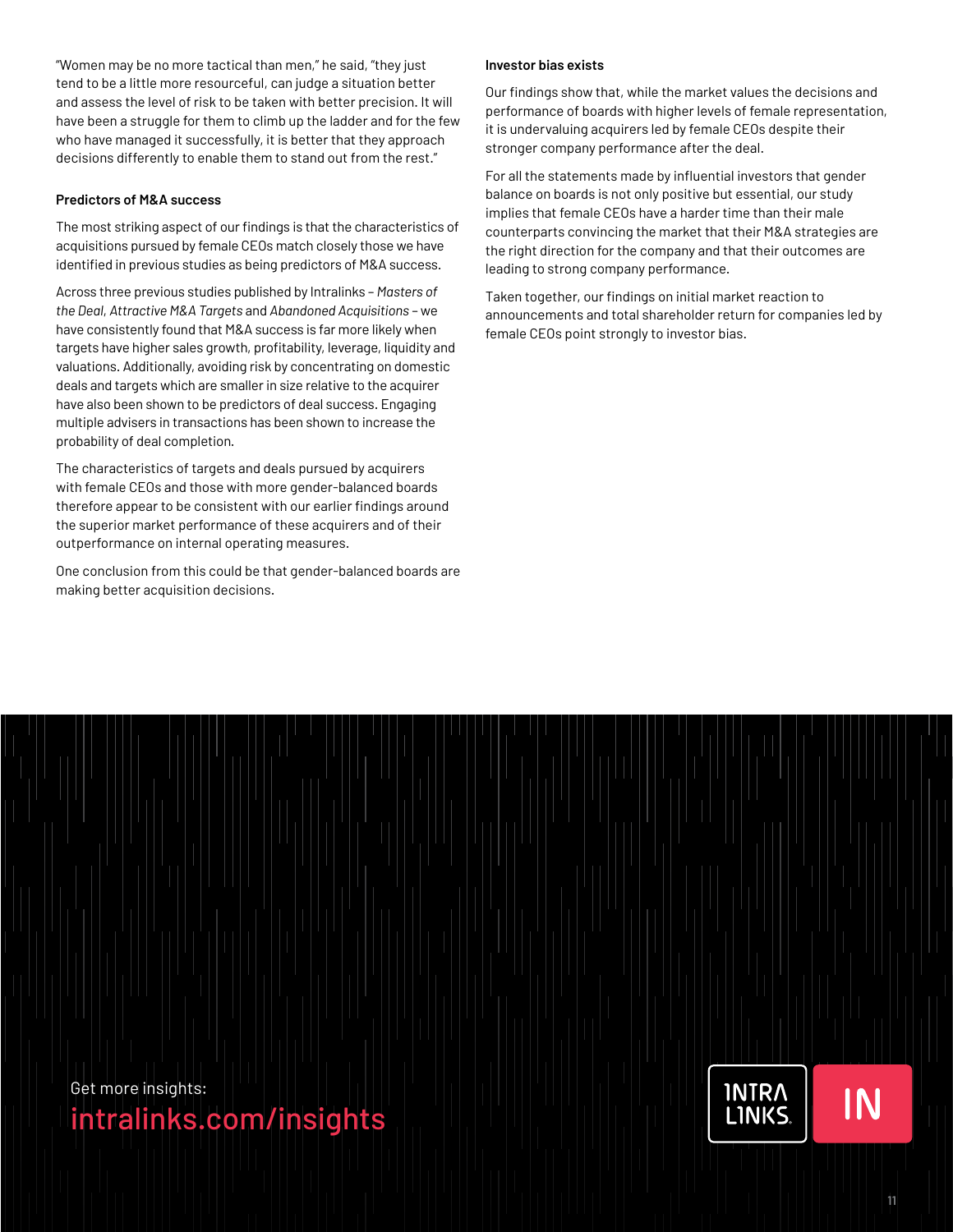### <span id="page-11-0"></span>Supplement: gender balance – a boon for the board

As we've noted elsewhere in the report, there are many initiatives worldwide to promote, encourage and, in some instances, mandate greater gender balance on company boards. While progress has clearly been made in some markets – some European countries, such as Norway and France stand out here, where boards average well over a third of female directors – the pace of change in other markets has been slower.

This raises the question of whether companies perceive greater gender parity on boards to be an advantage, given that progress seems mainly to have been driven by legal requirements as opposed to a more guidance-based approach.

Indeed, such was the frustration with some all-male boards among team members conducting the Hampton-Alexander Review that in May 2018 they decided to publish some of the worst excuses they had received for not having more women on boards<sup>"</sup>.

 $^{\prime}$ 

We want to break the barriers that companies feel when recruiting a female to top positions, but a more positive outlook is needed within industries that are not yet supportive of the

notion of female presence on board.<br>- Female board member of a TMT (Technology,<br>Telecoms) company in India – Female board member of a TMT (Technology, Media & Telecoms) company in India

These included: "I don't think women fit comfortably into the board environment"; "All the 'good' women have already been snapped up"; "Most women don't want the hassle or pressure of sitting on a board"; "My other board members wouldn't want to appoint a woman on our board"; and "There aren't that many women with the right credentials and depth of experience to sit on the board – the issues are extremely complex."

Yet while these responses range from patronising to dismissive about board-level gender diversity, our survey interviewees were unanimous in their support for female representation on boards. All of our respondents said there are advantages of having genderbalanced boards. These range, according to interviewees, from a greater capacity for innovation, a diversity of ideas, sharper focus on long-term goals, more rounded discussions and access to different experience through to a greater focus on ethics and an enhanced reputation.

One male board member at a U.S. technology company said: "When reaching decisions, boards need to look at a variety of alternatives and functions and analyze matters from multiple standpoints if they are to make accurate assumptions. All these can be better anticipated and worked out when you have a competent board, but even more so if you have a balance of genders on the board to identify the options. If you take into

account multiple perspectives, it's more likely that the path you take will be a profitable one."

In addition, all respondents agreed that having gender balance on a board affects the board's decision-making and approach, with comments suggesting that they view this effect positively. "Gender balance has an impact on how the discussions proceed," said a U.S. based female board member of a media company. "It's easier to be clear in identifying opportunities and threats because a balanced board is privy to unique insights that can aid effective strategic decision-making."

This was echoed by a female board member of a recruitment company in the U.K. "Having a balance of gender on boards is useful when you require multiple experiences and backgrounds," she said. "The decision-making approach can then take account of different perspectives. More functional and workable targets can be set when you have a balance of genders on the board."

Indeed, one male U.K.-based mining company board member said that, given the nature of decisions boards are required to make, a gender balance can provide a more accurate and nuanced view. "Where you have highly competent males and females working together in a conducive environment, this can only be good for the company's future prospects," he said. "Decisions can be highly complex in board situations and you'll get the best outcome if you can apply the talents and characteristics of both genders."

Yet despite this enthusiasm and positivity around increased female board representation, only just over half of respondents (55 percent) say the boards on which they serve have a goal of being gender-balanced.

Sentiment among those whose boards do not have such a policy is typified by a female board member at an Italian transportation company, who said: "We encourage males and females to apply for board positions, but the decision revolves around the core qualities the candidates possess, their background and effort in previous entities."

There was also concern among some that – despite apparently recognising the strengths of gender-balanced boards – having an explicit goal might affect the quality of candidates (perhaps mirroring some of the comments from the Hampton-Alexander Review above). "Although we appreciate the value of female board members, we do not wish to limit the search to a gender," said a male board member at a U.S. retail firm. "This is mainly because we might not find the right female candidate during the search duration and even if we do, there would be limited options with which to work and their vision might not align to that of the company."

However, those that do have a goal to reach gender balance refute the argument that they are somehow lowering the bar. "It has become a top priority for many companies to have boards that are gender-balanced – and in turn more functional and efficient in the long run," said a male board member of a Singaporean food business. "Females are being encouraged to participate at the board level. The selection process continues as usual. So, just because we are looking to include more female members on the board, that doesn't mean we've given up on key recruitment practices."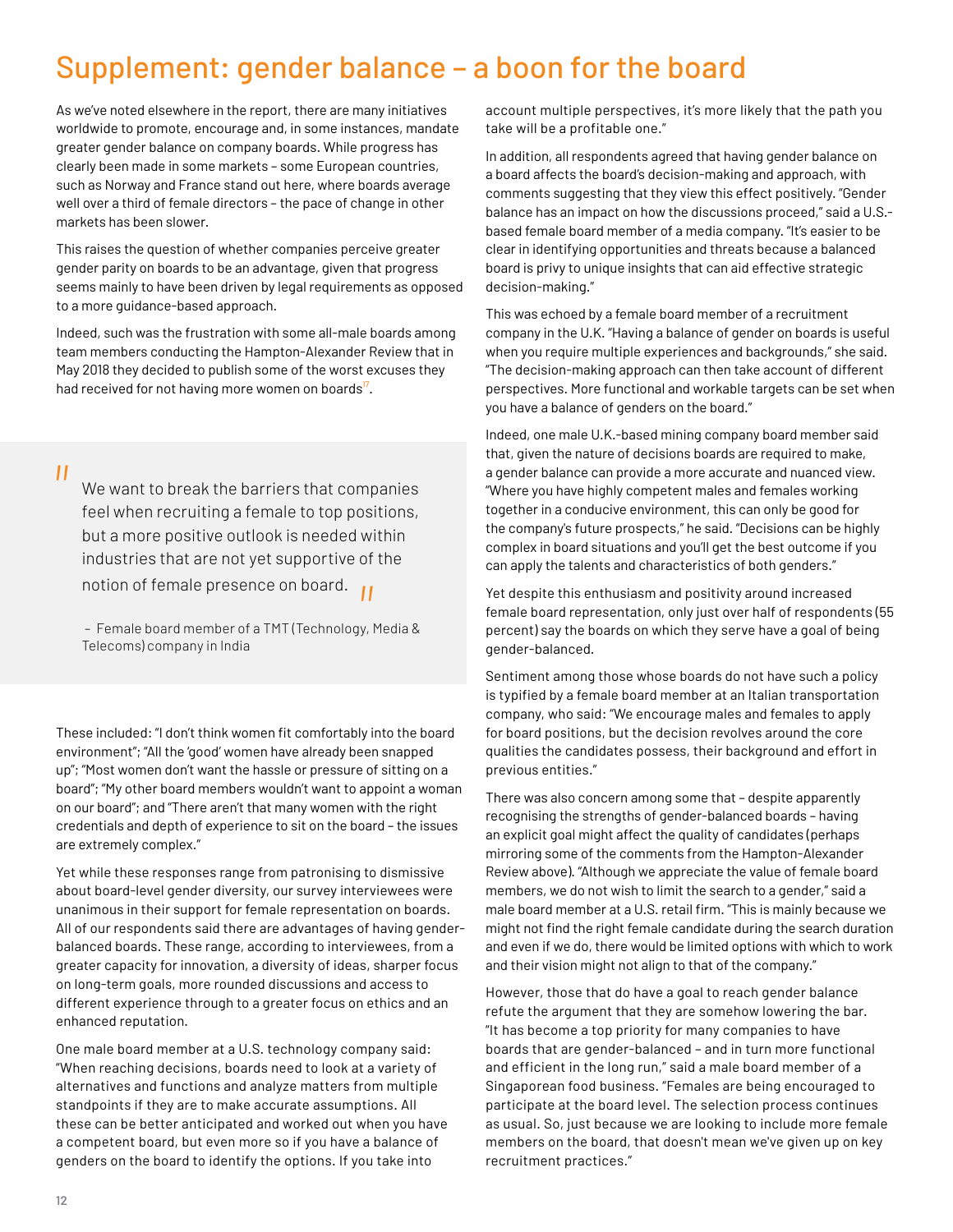<span id="page-12-0"></span>Rather, as a female board member of a TMT company in India outlined, a broad-based approach to gender equality in the workplace requires greater effort on the part of the company and, potentially, a shift in mindset. "We have been working on our gender equality at the workplace and this initiative wouldn't be complete unless it reaches the top levels of management," she said. "We want to break the barriers that companies feel when recruiting a female to top positions, but a more positive outlook is needed within industries that are not yet supportive of the notion of female presence on the board."

This sentiment was echoed by a female board member from a U.S. recruitment company. "Delivering equal opportunity solutions takes time and effort," she said. "We are keen to pursue this by recruiting board members based on their merit, while also ensuring the balance is maintained by seeking out potential candidates."

Conclusions

Our study, which captures 16,763 public M&A transactions globally, announced over a 20-year period, demonstrates that, while there has been progress in female representation at board level and there is widespread support among major institutional investors, and the companies we interviewed, for gender balance on boards, there remains an investor bias – conscious or unconscious – against dealmaking by female CEOs.

This is evidenced by the following:

- 1. Both short- and long-term TSR performance of companies led by female CEOs is lower than that of businesses led by male CEOs following the announcement of an acquisition.
- 2. Nevertheless, boards with female representation of 30+ percent outperform, according to TSR, their all-male counterparts over both the short and long term.
- 3. The TSR underperformance of companies with female CEOs cannot be explained by poor company performance postacquisition. In fact, our study demonstrates that internal measures of company performance, such as sales growth, profitability and return on equity or assets, are better for acquirers led by female CEOs than for those led by male CEOs. This holds true over one, two and three years after the transaction.
- 4. More negative TSR cannot be explained by poor M&A choices either. Female CEOs tend to pursue better quality and less risky targets than their male counterparts – the companies femaleled businesses acquire tend to have higher sales growth, higher profitability, higher liquidity and higher valuations (all indicators of strong companies) and are more likely to be domestic (which represents lower risk). Female CEOs also tend to de-risk transactions further by engaging at least one financial adviser when conducting M&A.

 $^{\prime\prime}$ 

It has become a top priority for many companies to have boards that are genderbalanced – and in turn more functional and efficient in the long run. *||*<br>gap

– Male board member of a Singaporean food business

5. Our survey respondents overwhelmingly supported the view that gender diversity on boards brought higher quality insight into decision-making and more discipline in pursuing the right targets as well as during the deal process, all of which feed into enhanced company performance. Yet many also highlighted that the market – and to some extent the media – reacted differently to acquisition announcements made by female CEOs from those made by male CEOs.

Overall, our study indicates clearly that, while gender-balanced boards are well-received externally, there is still much to be done before female CEOs are accurately perceived and valued by the markets and wider stakeholders. The fact that just two percent of acquisitions in our large sample were undertaken by female CEOs may be partly behind the more negative sentiment we found in our research – female CEOs remain rare and seem therefore to be subject to far greater scrutiny than their male peers. Indeed, we may see a shift over the years to come as more women reach top positions in companies.

However, we would hope that, by shining a light on the disparity between market performance and the quality of M&A acquisition strategies pursued by female CEOs, this study can help accelerate this change.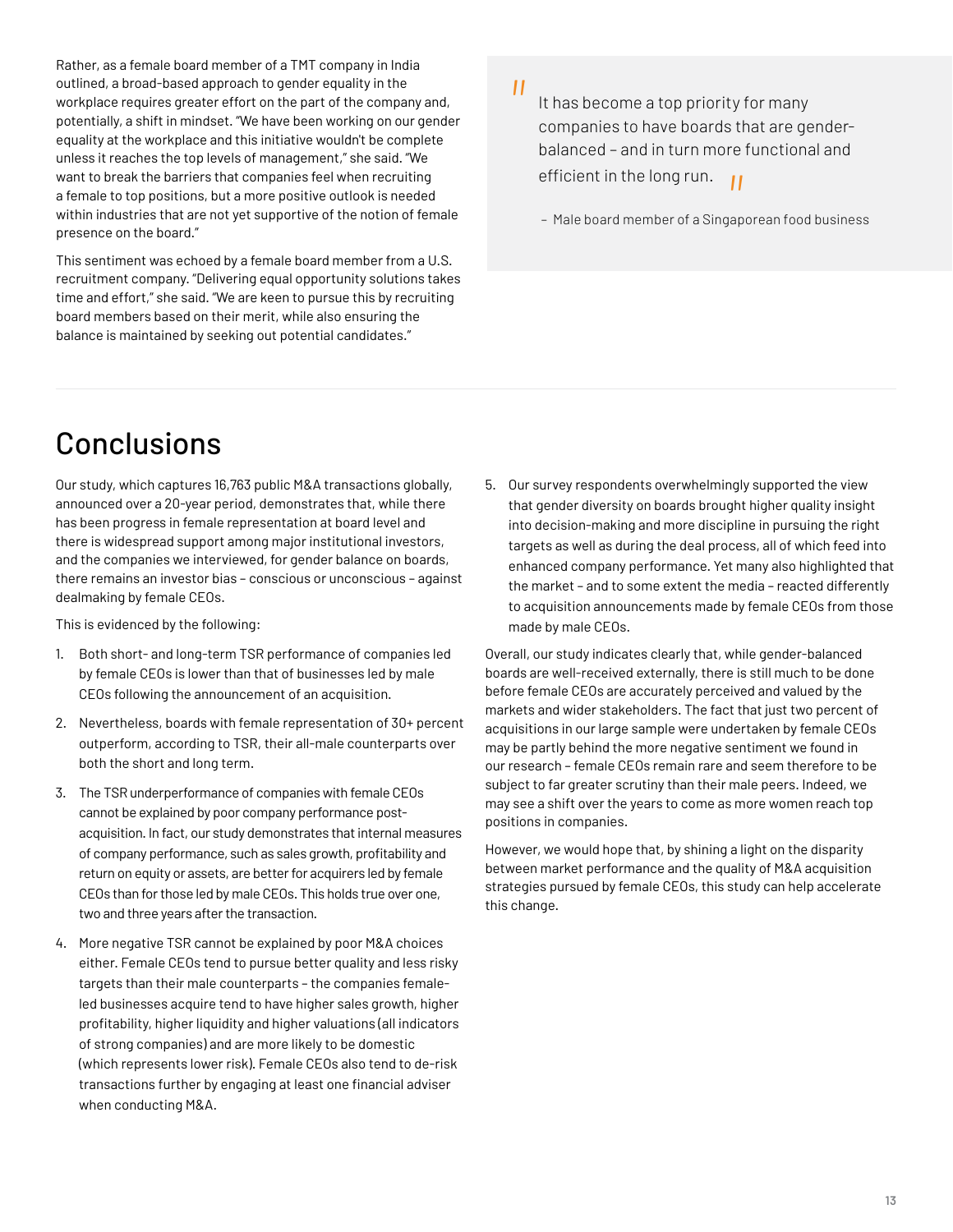### <span id="page-13-0"></span>About SS&C Intralinks

SS&C Intralinks is the pioneer of the virtual data room, enabling and securing the flow of information by facilitating M&A, capital raising and investor reporting. SS&C Intralinks has earned the trust and business of more than 99 percent of the Fortune 1000 and has executed over USD 34.7 trillion worth of financial transactions on its platform. For further information, visit [intralinks.com.](https://www.intralinks.com/)

### About Cass Business School

Cass Business School, which is part of City, University of London, is a leading global business school driven by world-class knowledge, innovative education and a vibrant community. Located in the heart of one of the world's leading financial centers, Cass has strong links to both the City of London and the thriving entrepreneurial hub of Tech City. It is among the global elite of business schools that hold the gold standard of triple-crown accreditation from the Association to Advance Collegiate Schools of Business (AACSB), the Association of MBAs (AMBA) and the European Quality Improvement System (EQUIS). For further information, visit [cass.city.ac.uk.](https://www.cass.city.ac.uk/)

### About Acuris Studios

Acuris Studios, the events and publications arm of Acuris, offers a range of publishing, research and events services that enable clients to enhance their brand profile, and to develop new business opportunities with their target audience. For further information, visit [acurisstudios.com](https://www.acurisstudios.com/).

- [1] [https://www.mckinsey.com/~/media/McKinsey/Business%20Functions/Organization/Our%20Insights/Delivering%20through%20diversity/Delivering-through-diversity\\_full-report.ashx](https://www.mckinsey.com/~/media/McKinsey/Business%20Functions/Organization/Our%20Insights/Delivering%20through%20diversity/Delivering-through-diversity_full-report.ashx)
- [2] [http://leginfo.legislature.ca.gov/faces/billNavClient.xhtml?bill\\_id=201720180SB826](http://leginfo.legislature.ca.gov/faces/billNavClient.xhtml?bill_id=201720180SB826)
- [3] <https://www.bloomberg.com/news/articles/2018-12-21/new-jersey-follows-california-in-measure-to-add-women-to-boards>
- [4] <https://ftsewomenleaders.com/wp-content/uploads/2019/11/HA-Review-Report-2019.pdf>
- [5] <https://www.ft.com/content/3b457a38-4c9a-11e9-bde6-79eaea5acb64>
- [6] [https://papers.ssrn.com/sol3/papers.cfm?abstract\\_id=3370078](https://papers.ssrn.com/sol3/papers.cfm?abstract_id=3370078)
- [7] [https://30percentclub.org/assets/uploads/UK/Third\\_Party\\_Research/Gender-diversity-in-senior-corporate-managment.pdf](https://30percentclub.org/assets/uploads/UK/Third_Party_Research/Gender-diversity-in-senior-corporate-managment.pdf)
- [8] <https://corpgov.law.harvard.edu/2018/08/21/board-diversity-developments/>
- [9] [https://theses.ubn.ru.nl/bitstream/handle/123456789/1754/Lamers%2C\\_Else\\_1.pdf?sequence=1](https://theses.ubn.ru.nl/bitstream/handle/123456789/1754/Lamers%2C_Else_1.pdf?sequence=1)
- [10] [https://www.credit-suisse.com/about-us-news/en/articles/media-releases/csri-gender-3000-201609.html?t=855\\_0.16264305600630302](https://www.credit-suisse.com/about-us-news/en/articles/media-releases/csri-gender-3000-201609.html?)
- [11] <https://www.ncbi.nlm.nih.gov/pmc/articles/PMC4473005/>
- [12] <https://journals.aom.org/doi/abs/10.5465/amj.2013.0319>
- [13] <https://data.worldbank.org/indicator/SL.TLF.CACT.FE.ZS>
- [14] <https://data.worldbank.org/indicator/SP.POP.TOTL.FE.ZS>
- [15] <https://www.2020wob.com/learn/why-gender-diversity-matters>
- [16] <https://www.ft.com/content/3b457a38-4c9a-11e9-bde6-79eaea5acb64>
- [17] <https://www.gov.uk/government/news/revealed-the-worst-explanations-for-not-appointing-women-to-ftse-company-boards>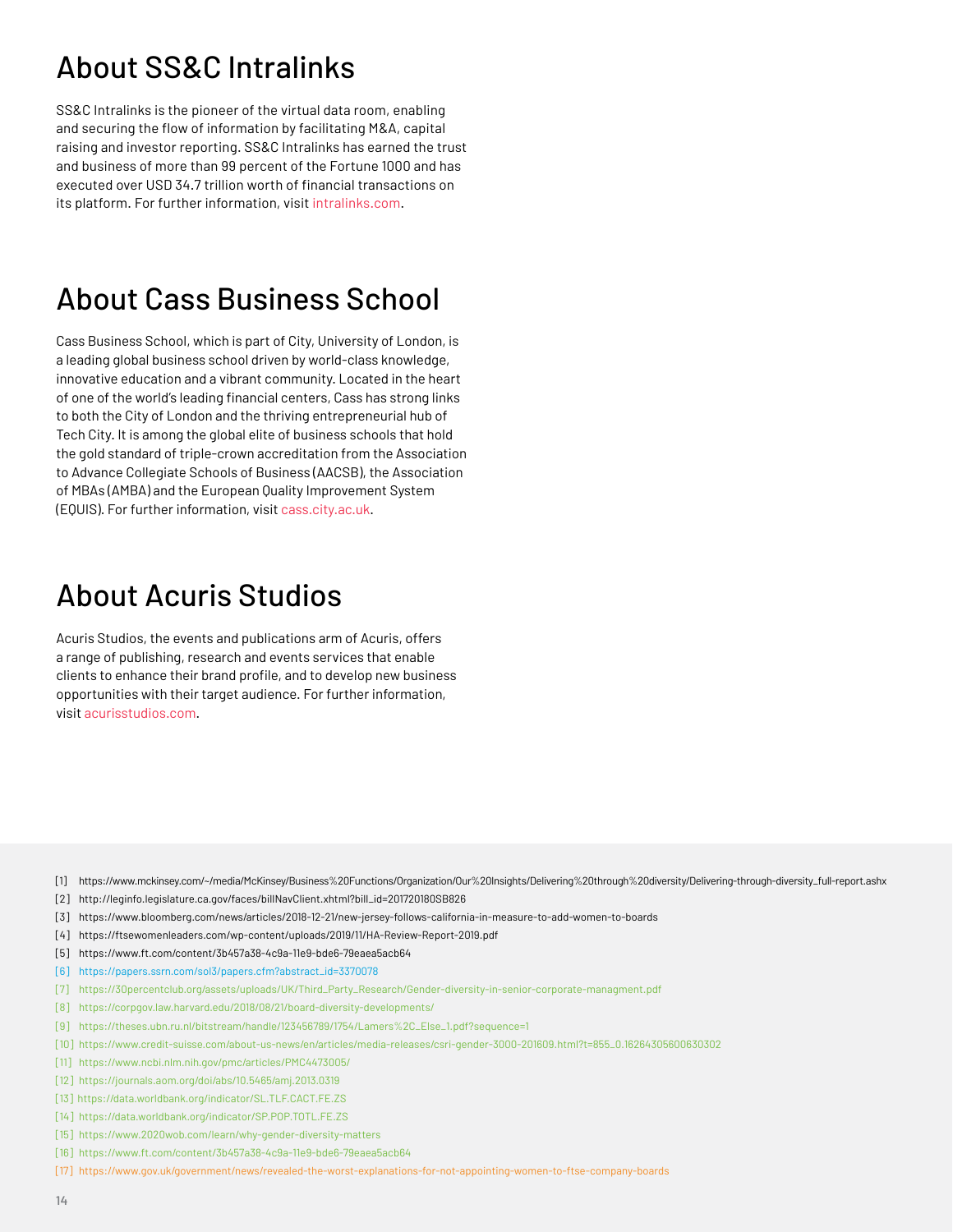

## Introducing Intralinks Deal Marketing

85% faster with 95% fewer mistakes.

## Win. Win.

Intralinks is streamlining the painstaking deal marketing process. With less manual effort, more insights and more security we're protecting NDAs, CIMs and reputations everywhere.

- •Capture your actions automatically eliminating manual tracking
- •Use dedicated storage for transaction notes, key documents as well as buyer lists, activity and profiles

\*

- •Track buyer engagement by confirming when a buyer views documents
- •Automate watermarking and ensure the right documents get the right level of security

Learn how to take the pain out of deal marketing.

[www.intralinks.com/deal-marketing](https://www.intralinks.com/products/mergers-acquisitions/deal-marketing?utm_source=vanity&utm_medium=link&utm_campaign=7011y000001sai2)